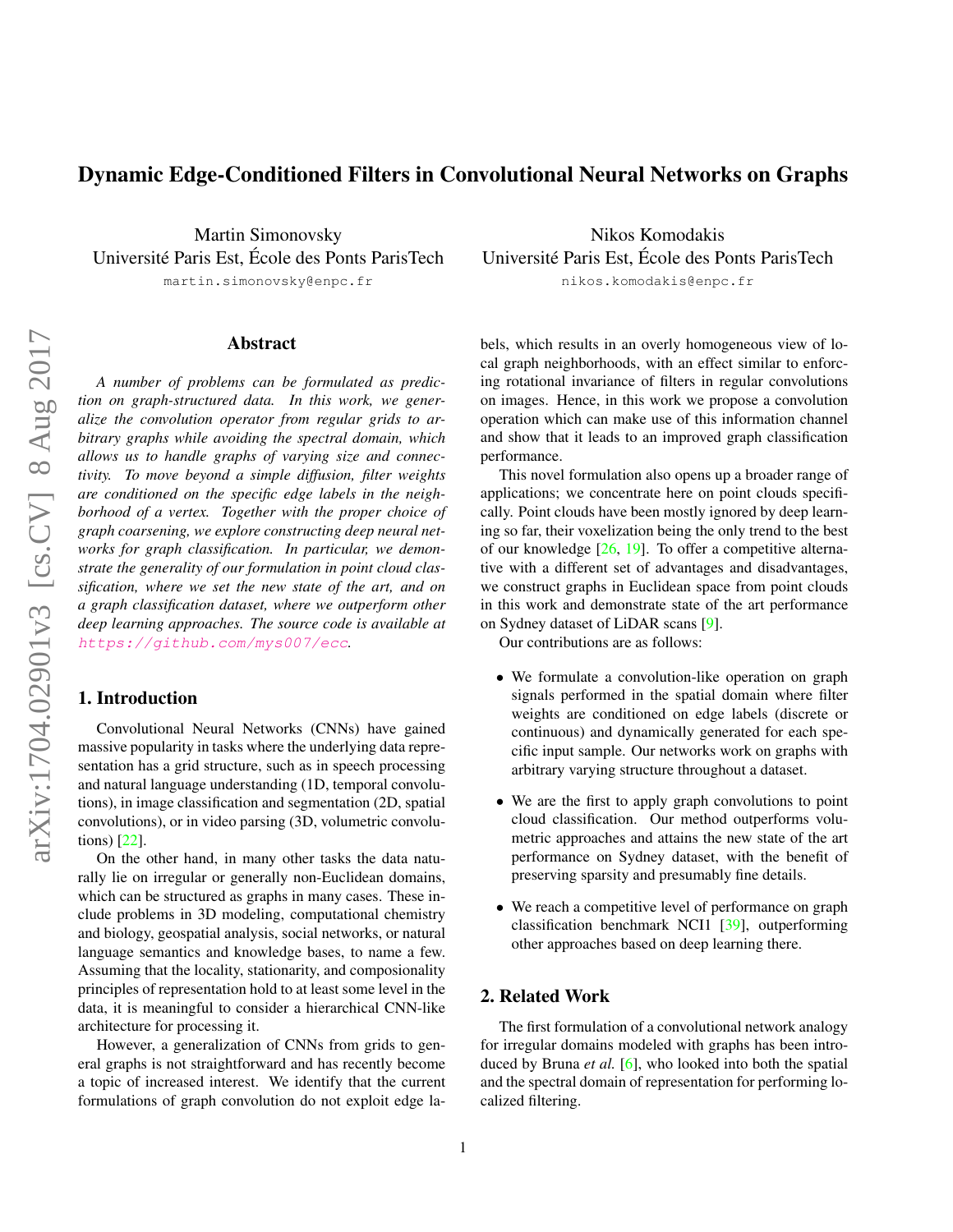<span id="page-1-1"></span>

<span id="page-1-0"></span>Figure 1. Illustration of edge-conditioned convolution on a directed subgraph. The feature  $X^l(1)$  on vertex 1 in the l-th network layer is computed as a weighted sum of features  $X^{l-1}(.)$  on the set of its predecessor vertices, assuming self-loops. The particular weight matrices are dynamically generated by filter-generating network  $F^l$  based on the corresponding edge labels  $L(.)$ , visualized as colors.

Spectral Methods. A mathematically sound definition of convolution operator makes use of the spectral analysis theory, where it corresponds to multiplication of the signal on vertices transformed into the spectral domain by graph Fourier transform. The spatial locality of filters is then given by smoothness of the spectral filters, in case of [\[6\]](#page-8-4) modeled as B-splines. The transform involves very expensive multiplications with the eigenvector matrix. However, by a parameterization of filters as Chebyshev polynomials of eigenvalues and their approximate evaluation, computationally efficient and localized filtering has been recently achieved by Defferrard *et al.* [\[11\]](#page-8-5). Nevertheless, the filters are still learned in the context of the spectrum of graph Laplacian, which therefore has to be the same for all graphs in a dataset. This means that the graph structure is fixed and only the signal defined on the vertices may differ. This precludes applications on problems where the graph structure varies in the dataset, such as meshes, point clouds, or diverse biochemical datasets.

To cover these important cases, we formulate our filtering approach in the spatial domain, where the limited complexity of evaluation and the localization property is provided by construction. The main challenge here is dealing with weight sharing among local neighborhoods [\[6\]](#page-8-4), as the number of vertices adjacent to a particular vertex varies and their ordering is often not well definable.

Spatial Methods. Bruna *et al.* [\[6\]](#page-8-4) assumed fixed graph structure and did not share any weights among neighborhoods. Several works have independently dealt with this

problem. Duvenaud *et al.* [\[14\]](#page-8-6) sum the signal over neighboring vertices followed by a weight matrix multiplication, effectively sharing the same weights among all edges. Atwood and Towsley [\[2\]](#page-8-7) share weights based on the number of hops between two vertices. Kipf and Welling [\[21\]](#page-8-8) further approximate the spectral method of  $[11]$  and weaken the dependency on the Laplacian, but ultimately arrive at center-surround weighting of neighborhoods. None of these methods captures finer structure of the neighborhood and thus does not generalize the standard convolution on grids. In contrast, our method can make use of possible edge labels and is shown to generalize regular convolution (Section [3.2\)](#page-2-0).

The approach of Niepert *et al.* [\[28\]](#page-8-9) introduces a heuristic for linearizing selected graph neighborhoods so that a conventional 1D CNN can be used. We share their goal of capturing structure in neighborhoods but approach it in a different way. Finally, Graph neural networks [\[34,](#page-8-10) [24\]](#page-8-11) propagate features across a graph until (near) convergence and exploit edge labels as one of the sources of information as we do. However, their system is quite different from the current multilayer feed-forward architectures, making the reuse of today's common building blocks not straightforward.

CNNs on Point Clouds and Meshes. There has been little work on deep learning on point clouds or meshes. Masci *et al.* [\[25\]](#page-8-12) define convolution over patch descriptors around every vertex of a 3D mesh using geodesic distances, formulated in a deep learning architecture. The only way of processing point clouds using deep learning has been to first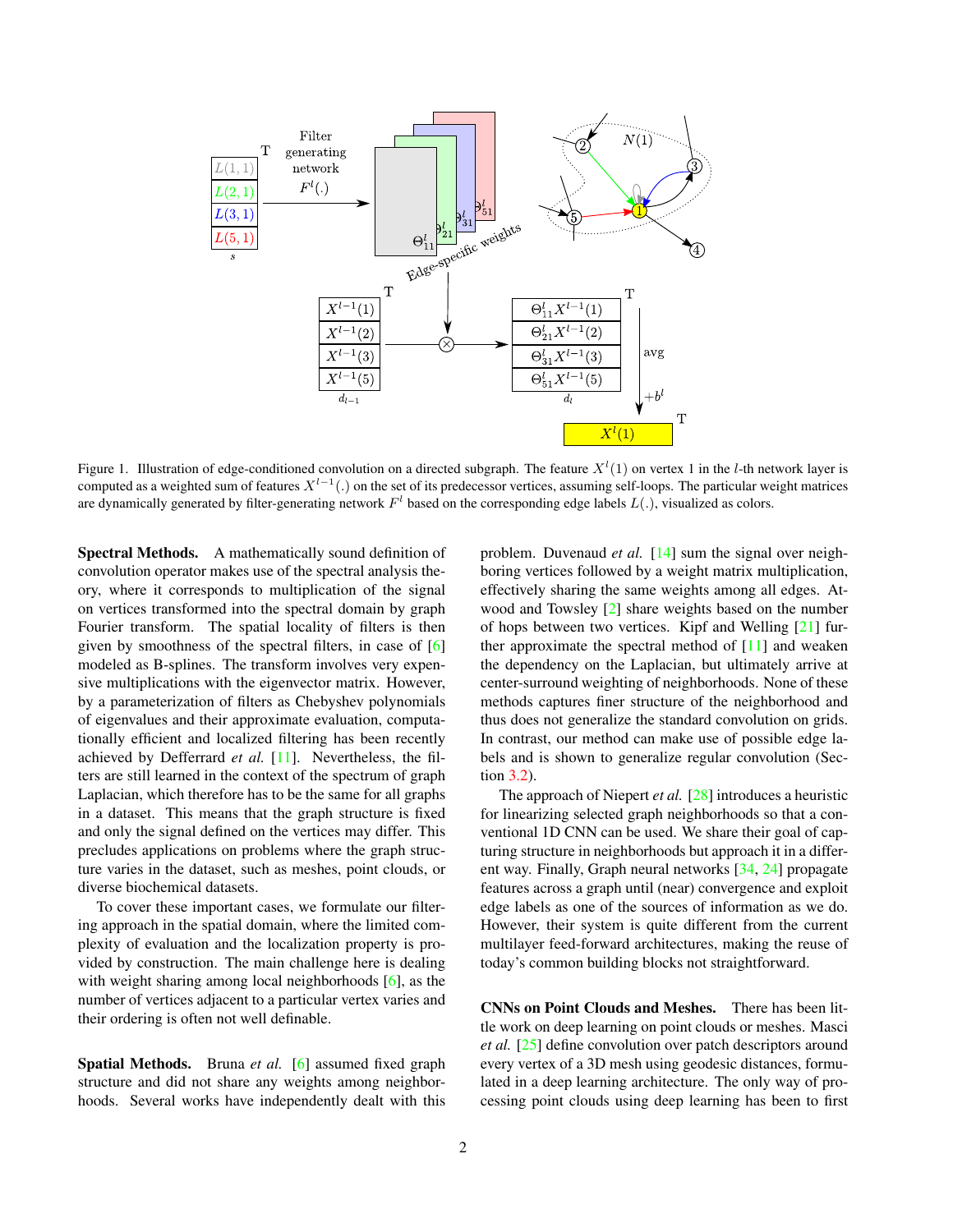<span id="page-2-4"></span>voxelize them before feeding them to a 3D CNN, be it for classification [\[26\]](#page-8-1) or segmentation [\[19\]](#page-8-2) purposes. Instead, we regard point cloud as graphs in Euclidean space in this work.

# 3. Method

We propose a method for performing convolutions over local graph neighborhoods exploiting edge labels (Section [3.1\)](#page-2-1) and show it to generalize regular convolutions (Section [3.2\)](#page-2-0). Afterwards, we present deep networks with our convolution operator (Section [3.3\)](#page-2-2) in the case of point clouds (Section [3.4\)](#page-3-0) and general graphs (Section [3.5\)](#page-4-0).

#### <span id="page-2-1"></span>3.1. Edge-Conditioned Convolution

Let us consider a directed or undirected graph  $G =$  $(V, E)$ , where V is a finite set of vertices with  $|V| = n$ and  $E \subseteq V \times V$  is a set of edges with  $|E| = m$ . Let  $l \in \{0, \ldots, l_{\text{max}}\}$  be the layer index in a feed-forward neural network. We assume the graph is both vertex- and edgelabeled, *i.e.* there exists function  $X^l : V \mapsto \mathbb{R}^{d_l}$  assigning labels (also called signals or features) to each vertex and  $L : E \mapsto \mathbb{R}^s$  assigning labels (also called attributes) to each edge. These functions can be regarded as matrices  $X^l \in \mathbb{R}^{n \times d_l}$  and  $L \in \mathbb{R}^{m \times s}$ ,  $X^0$  then being the input signal. A neighborhood  $N(i) = \{j; (j, i) \in E\} \cup \{i\}$  of vertex  $i$  is defined to contain all adjacent vertices (predecessors in directed graphs) including i itself (self-loop).

Our approach computes the filtered signal  $X^l(i) \in \mathbb{R}^{d_l}$ at vertex *i* as a weighted sum of signals  $X^{l-1}(j) \in \mathbb{R}^{d_{l-1}}$ in its neighborhood,  $j \in N(i)$ . While such a commutative aggregation solves the problem of undefined vertex ordering and varying neighborhood sizes, it also smooths out any structural information. To retain it, we propose to condition each filtering weight on the respective edge label. To this end, we borrow the idea from Dynamic filter networks [\[5\]](#page-8-13) and define a filter-generating network  $F^l : \mathbb{R}^s \mapsto \mathbb{R}^{d_l \times d_{l-1}}$ which given edge label  $L(j, i)$  outputs edge-specific weight matrix  $\Theta_{ji}^l \in \mathbb{R}^{d_l \times d_{l-1}}$ , see Figure [1.](#page-1-0)

The convolution operation, coined Edge-Conditioned Convolution (ECC), is formalized as follows:

<span id="page-2-5"></span>
$$
X^{l}(i) = \frac{1}{|N(i)|} \sum_{j \in N(i)} F^{l}(L(j, i); w^{l}) X^{l-1}(j) + b^{l}
$$

$$
= \frac{1}{|N(i)|} \sum_{j \in N(i)} \Theta_{ji}^{l} X^{l-1}(j) + b^{l}
$$
(1)

where  $b^l \in \mathbb{R}^{d_l}$  is a learnable bias and  $F^l$  is parameterized by learnable network weights  $w^l$ . For clarity,  $w^l$  and  $b^l$ are model parameters updated only during training and  $\Theta_{ji}^l$ are dynamically generated parameters for an edge label in a particular input graph. The filter-generating network  $F<sup>l</sup>$  can be implemented with any differentiable architecture; we use multi-layer perceptrons in our applications.

**Complexity.** Computing  $X<sup>l</sup>$  for all vertices requires at most<sup>[1](#page-2-3)</sup> m evaluations of  $F^l$  and  $m + n$  or  $2m + n$  matrixvector multiplications for directed, resp. undirected graphs. Both operations can be carried out efficiently on the GPU in batch-mode.

# <span id="page-2-0"></span>3.2. Relationship to Existing Formulations

Our formulation of convolution on graph neighborhoods retains the key properties of the standard convolution on regular grids that are useful in the context of CNNs: weight sharing and locality.

The weights in ECC are tied by edge label, which is in contrast to tying them by hop distance from a vertex [\[2\]](#page-8-7), according to a neighborhood linearization heuristic [\[28\]](#page-8-9), by being the central vertex or not  $[21]$ , indiscriminately  $[14]$ , or not at all  $[6]$ .

In fact, our definition reduces to that of Duvenaud *et al.* [\[14\]](#page-8-6) (up to scaling) in the case of uninformative edge labels:  $\sum_{j \in N(i)} \Theta_{ji}^{l} X^{l-1}(j) = \Theta^l \sum_{j \in N(i)} X^{l-1}(j)$  if  $\Theta_{ji}^l = \Theta^l \ \ \forall (j,i) \in E.$ 

More importantly, the standard discrete convolution on grids is a special case of ECC, which we demonstrate in 1D for clarity. Consider an ordered set of vertices V forming a path graph (chain). To obtain convolution with a centered kernel of size  $s$ , we form  $E$  so that each vertex is connected to its s spatially nearest neighbors including self by a directed edge labeled with one-hot encoding of the neighbor's discrete offset  $\delta$ , see Figure [2.](#page-3-1) Taking  $F<sup>l</sup>$  as a singlelayer perceptron without bias, we have  $F^l(L(j,i); w^l) =$  $w^{l}(\delta)$ , where  $w^{l}(\delta)$  denotes the respective reshaped column of the parameter matrix  $w^l \in \mathbb{R}^{(d_l \times d_{l-1}) \times s}$ . With a slight abuse of notation, we arrive at the equivalence to the standard convolution:  $X^l(i) = \sum_{j \in N(i)} \Theta_{ji}^l X^{l-1}(j) =$  $\sum_{\delta} w^{l}(\delta) X^{l-1} (i - \delta)$ , ignoring the normalization factor of  $1/|N(i)|$  playing a role only at grid boundaries.

This shows that ECC can retain the same number of parameteres and computational complexity of the regular convolution in the case of grids. Note that such equivalence is not possible with none of  $[2, 21, 14]$  $[2, 21, 14]$  $[2, 21, 14]$  $[2, 21, 14]$  $[2, 21, 14]$  due to their way of weight tying.

#### <span id="page-2-2"></span>3.3. Deep Networks with ECC

While ECC is in principle applicable to both vertex classification and graph classification tasks, in this paper we restrict ourselves only to the latter one, *i.e.* predicting a class for the whole input graph. Hence, we follow the common architectural pattern for feed-forward networks of in-

<span id="page-2-3"></span><sup>&</sup>lt;sup>1</sup> If edge labels are represented by  $s$  discrete values in a particular graph and  $s < m$ ,  $F<sup>l</sup>$  can be evaluated only s-times.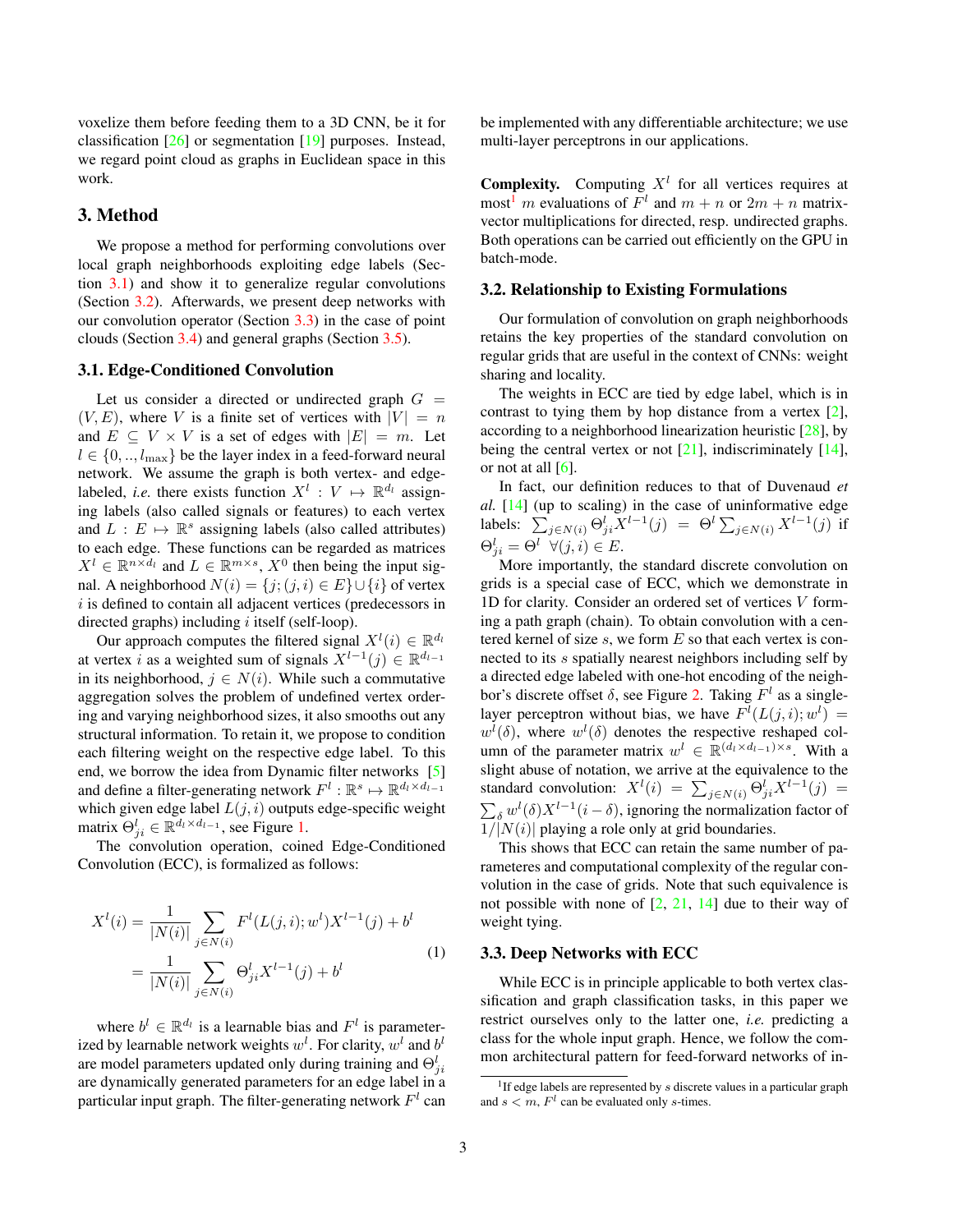<span id="page-3-2"></span>

<span id="page-3-1"></span>Figure 2. Construction of a directed graph with one-hot edge labeling where the proposed edge-conditioned convolution is equivalent to the regular 1D convolution with a centered filter of size  $s=3$ .

terlaced convolutions and poolings topped by global pooling and fully-connected layers, see Figure [3](#page-4-1) for an illustration. This way, information from the local neighborhoods gets combined over successive layers to gain context (enlarge receptive field). While edge labels are fixed for a particular graph, their (learned) interpretation by the means of filter generating networks may change from layer to layer (weights of  $F<sup>l</sup>$  are not shared among layers). Therefore, the restriction of ECC to 1-hop neighborhoods  $N(i)$  is not a constraint, akin to using small  $3\times3$  filters in normal CNNs in exchange for deeper networks, which is known to be beneficial [\[17\]](#page-8-14).

We use batch normalization [\[20\]](#page-8-15) after each convolution, which was necessary for the learning to converge. Interestingly, we had no success with other feature normalization techniques such as data-dependent initialization [\[27\]](#page-8-16) or layer normalization [\[3\]](#page-8-17).

Pooling. While (non-strided) convolutional layers and all point-wise layers do not change the underlying graph and only evolve the signal on vertices, pooling layers are defined to output aggregated signal on the vertices of a new, coarsened graph. Therefore, a pyramid of  $h_{\text{max}}$  progressively coarser graphs has to be constructed for each input graph. Let us extend here our notation with an additional superscript  $h \in \{0, \ldots, h_{\text{max}}\}$  to distinguish among different graphs  $G^{(h)} = (V^{(h)}, E^{(h)})$  in the pyramid when necessary. Each  $G^{(h)}$  has also its associated labels  $L^{(h)}$ and signal  $X^{(h),l}$ . A coarsening typically consists of three steps: subsampling or merging vertices, creating the new edge structure  $E^{(h)}$  and labeling  $L^{(h)}$  (so-called reduction), and mapping the vertices in the original graph to those in the coarsened one with  $M^{(h)}: V^{(h-1)} \mapsto V^{(h)}$ . We use a different algorithm depending on whether we work with general graphs or graphs in Euclidean space, therefore we postpone discussing the details to the applications. Finally, the pooling layer with index  $l_h$  aggregates  $X^{(h-1),l_h-1}$  into a lower dimensional  $X^{(h),l_h}$  based on  $M^{(h)}$ . See Figure [3](#page-4-1) for an example of using the introduced notation.

During coarsening, a small graph may be reduced to several disconnected vertices in its lower resolutions without problems as self-edges are always present. Since the architecture is designed to process graphs with variable  $n, m$ , we deal with varying vertex count  $n^{(h_{max})}$  in the lowest graph resolution by global average/max pooling.

#### <span id="page-3-0"></span>3.4. Application in Point Clouds

Point clouds are an important 3D data modality arising from many acquisition techniques, such as laser scanning (LiDAR) or multi-view reconstruction. Due to their natural irregularity and sparsity, so far the only way of processing point clouds using deep learning has been to first voxelize them before feeding them to a 3D CNN, be it for classification [\[26\]](#page-8-1) or segmentation [\[19\]](#page-8-2) purposes. Such a dense representation is very hardware friendly and simple to handle with the current deep learning frameworks.

On the other hand, there are several disadvantages too. First, voxel representation tends to be much more expensive in terms of memory than usually sparse point clouds (we are not aware of any GPU implementation of convolutions on sparse tensors). Second, the necessity to fit them into a fixed size 3D grid brings about discretization artifacts and the loss of metric scale and possibly of details. With this work, we would like to offer a competitive alternative to the mainstream by performing deep learning on point clouds directly. As far as we know, we are the first to demonstrate such a result.

**Graph Construction.** Given a point cloud  $P$  with its point features  $X_P$  (such as laser return intensity or color) we build a directed graph  $G = (V, E)$  and set up its labels  $X^0$  and L as follows. First, we create vertex  $i \in V$  for every point  $p \in P$  and assign the respective signal to it by  $X^0(i) = X_P(p)$  (or 0 if there are no features  $X_P(p)$ ). Then we connect each vertex i to all vertices j in its spatial neighborhood by a directed edge  $(j, i)$ . In our experiments with neighborhoods, fixed metric radius  $\rho$  worked better than a fixed number of neighbors. The offset  $\delta = p_j - p_i$  between the points corresponding to vertices  $j$ ,  $i$  is represented in Cartesian and spherical coordinates as 6D edge label vector  $L(j, i) = (\delta_x, \delta_y, \delta_z, ||\delta||, \arccos \delta_z/||\delta||, \arctan \delta_y/\delta_x).$ 

**Graph Coarsening.** For a single input point cloud  $P$ , a pyramid of downsampled point clouds  $P^{(h)}$  is obtained by the VoxelGrid algorithm [\[31\]](#page-8-18), which overlays a grid of resolution  $r^{(h)}$  over the point cloud and replaces all points within a voxel with their centroid (and thus maintains subvoxel accuracy). Each of the resulting point clouds  $P^{(h)}$  is then independently converted into a graph  $G^{(h)}$  and labeling  $L^{(h)}$  with neighborhood radius  $\rho^{(h)}$  as described above. The pooling map  $M^{(h)}$  is defined so that each point in  $P^{(h-1)}$ is assigned to its spatially nearest point in the subsampled point cloud  $P^{(h)}$ .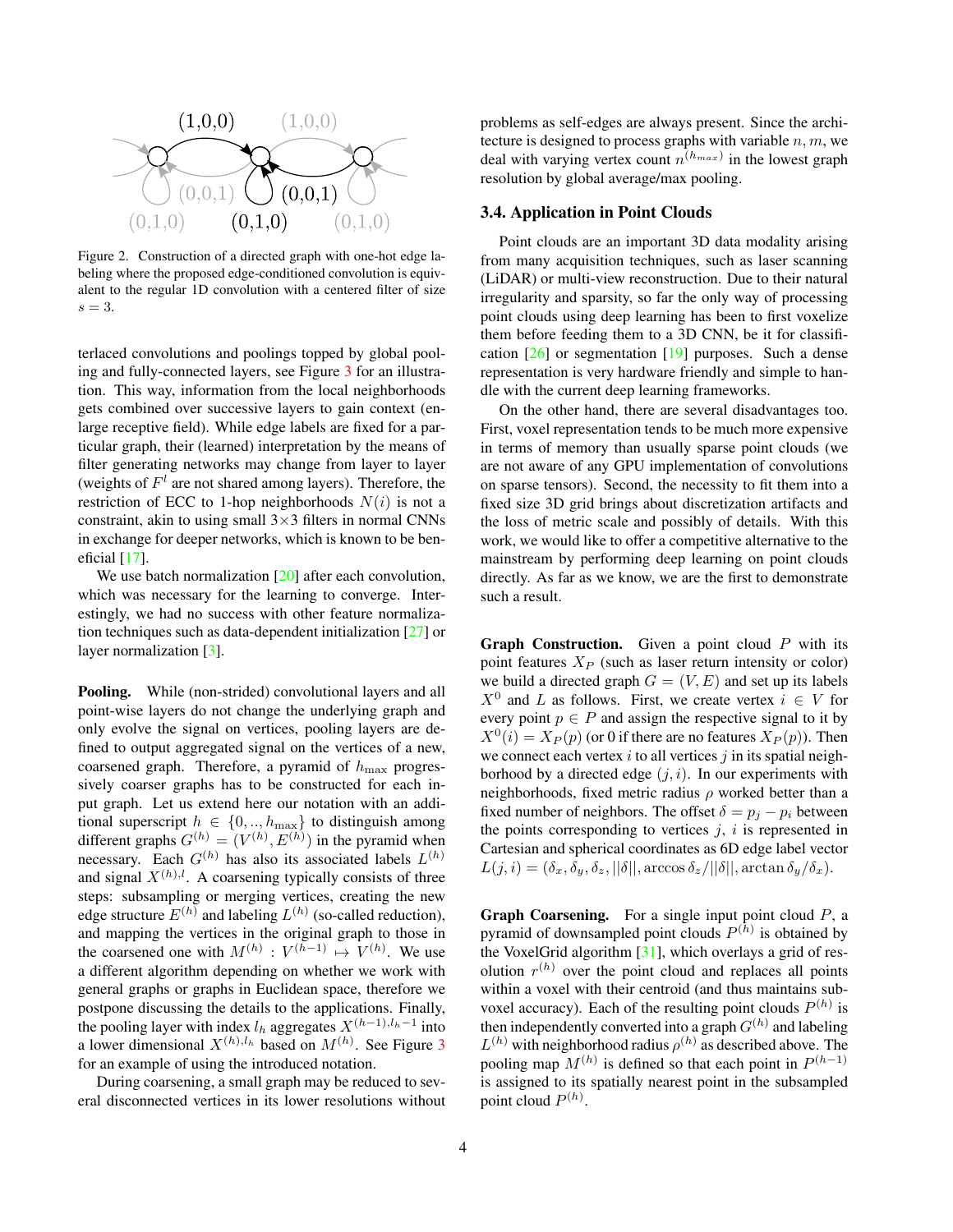<span id="page-4-3"></span>

<span id="page-4-1"></span>Figure 3. Illustration of a deep network with three edge-conditioned convolutions (first, fourth, and eight network layer) and one pooling (seventh layer). The last convolution is executed on a structurally different graph  $G^{(1)}$ , which is related to the input graph  $G^{(0)}$  by coarsening and signal aggregation in the max pooling step according to mapping  $M^{(1)}$ . See Section [3.3](#page-2-2) for more details.

Data Augmentation. In order to reduce overfitting on small datasets, we perform online data augmentation. In particular, we randomly rotate point clouds about their upaxis, jitter their scale, perform mirroring, or delete random points.

### <span id="page-4-0"></span>3.5. Application in General Graphs

Many problems can be modeled directly as graphs. In such cases the graph dataset is already given and only the appropriate graph coarsening scheme needs to be chosen. This is by no means trivial and there exists a large body of literature on this problem [\[32\]](#page-8-19). Without any concept of spatial localization of vertices, we resort to established graph coarsening algorithms and utilize the multiresolution framework of Shuman *et al.* [\[36,](#page-8-20) [29\]](#page-8-21), which works by repeated downsampling and graph reduction of the input graph. The downsampling step is based on splitting the graph into two components by the sign of the largest eigenvector of the Laplacian. This is followed by Kron reduction  $[13]$ , which also defines the new edge labeling, enhanced with spectral sparsification of edges [\[37\]](#page-8-23). Note that the algorithm regards graphs as unweighted for the purpose of coarsening.

This method is attractive for us because of two reasons. Each downsampling step removes approximately half of the vertices, guaranteeing a certain level of pooling strength, and the sparsification step is randomized. The latter property is exploited as a useful data augmentation technique since several different graph pyramids can be generated from a single input graph. This is in spirit similar to the effect of fractional max-pooling [\[16\]](#page-8-24). We do not perform

any other data augmentation.

### 4. Experiments

The proposed method is evaluated in point cloud classification (real-world data in Section [4.1](#page-4-2) and synthetic in [4.2\)](#page-5-0) and on a standard graph classification benchmark (Section [4.3\)](#page-5-1). In addition, we validate our method and study its properties on MNIST (Section [4.4\)](#page-6-0).

#### <span id="page-4-2"></span>4.1. Sydney Urban Objects

This point cloud dataset [\[9\]](#page-8-3) consists of 588 objects in 14 categories (vehicles, pedestrians, signs, and trees) manually extracted from 360◦ LiDAR scans, see Figure [4.](#page-5-2) It demonstrates non-ideal sensing conditions with occlusions (holes) and a large variability in viewpoint (single viewpoint). This makes object classification a challenging task.

Following the protocol employed by the dataset authors, we report the mean F1 score weighted by class frequency, as the dataset is imbalanced. This score is further aggregated over four standard training/testing splits.

Network Configuration. Our ECC-network has 7 parametric layers and 4 levels of graph resolution. Its configuration can be described as  $C(16)-C(32)-MP(0.25,0.5)-$ C(32)-C(32)-MP(0.75,1.5)-C(64)-MP(1.5,1.5)-GAP-

FC(64)-D(0.2)-FC(14), where C(c) denotes ECC with  $c$ output channels followed by affine batch normalization and ReLU activation,  $MP(r, \rho)$  stands for max-pooling down to grid resolution of  $r$  meters and neighborhood radius of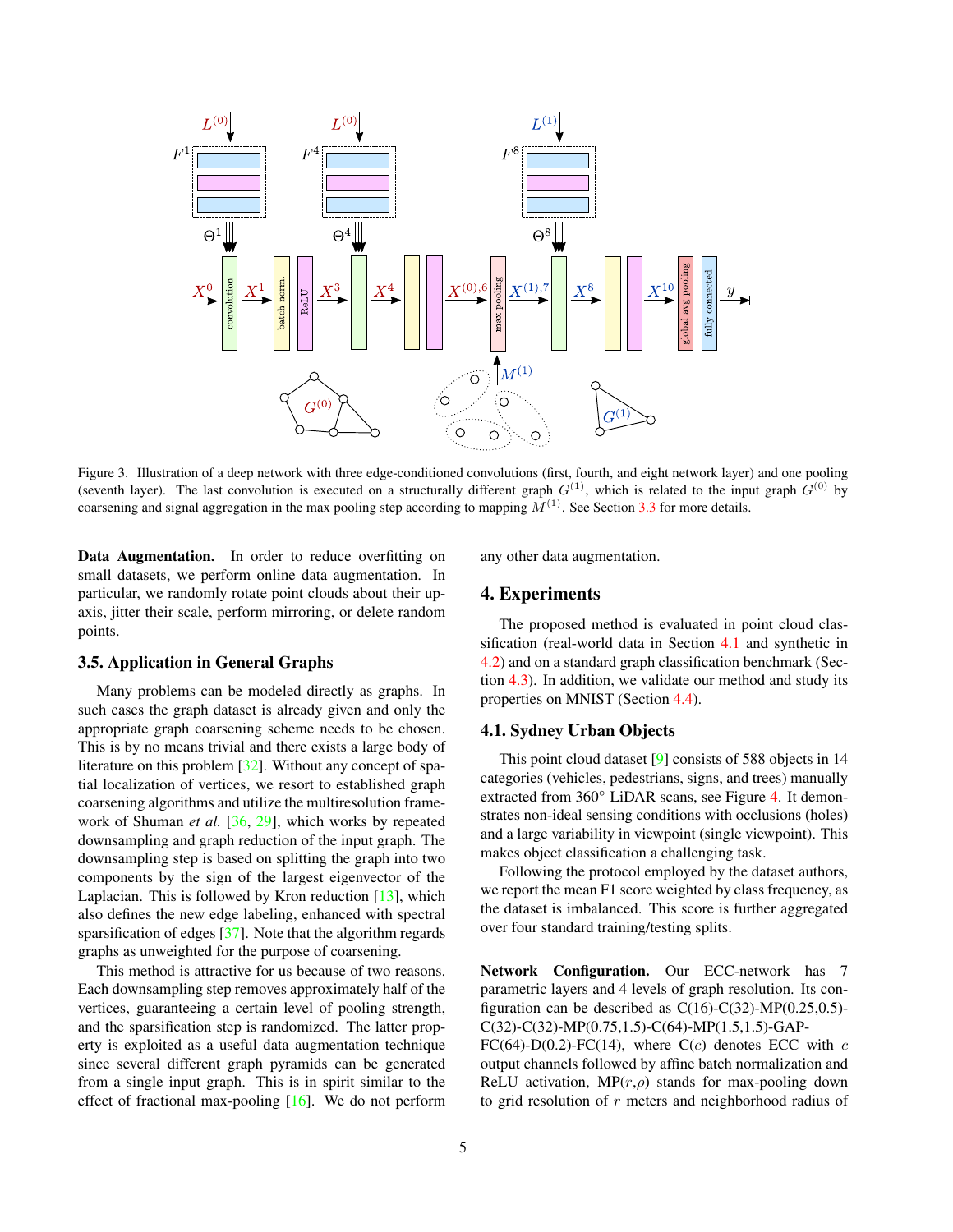<span id="page-5-4"></span>

| Model                | Mean F1 |
|----------------------|---------|
| Triangle+SVM [9]     | 67.1    |
| GFH+SVM [7]          | 71.0    |
| VoxNet $[26]$        | 73.0    |
| ORION <sub>[1]</sub> | 77.8    |
| ECC $2\rho$          | 74.4    |
| ECC $1.5\rho$        | 76.9    |
| <b>ECC</b>           | 78.4    |

<span id="page-5-3"></span>Table 1. Mean F1 score weighted by class frequency on Sydney Urban Objects dataset [\[9\]](#page-8-3). Only the best-performing models of each baseline are listed.

 $\rho$  meters, GAP is global average pooling, FC(c) is fullyconnected layer with  $c$  output channels, and  $D(p)$  is dropout with probability p. The filter-generating networks  $F<sup>l</sup>$  have configuration FC(16)-FC(32)-FC( $d<sub>l</sub>d<sub>l-1</sub>$ ) with orthogonal weight initialization [\[33\]](#page-8-27) and ReLUs in between. Input graphs are created with  $r^0 = 0.1$  and  $\rho^0 = 0.2$  meters to break overly dense point clusters. Networks are trained with SGD and cross-entropy loss for 250 epochs with batch size 32 and learning rate 0.1 step-wise decreasing after 200 and 245 epochs. Vertex signal  $X^0$  is scalar laser return intensity (0-255), representing depth.

Results. Table [1](#page-5-3) compares our result (ECC, 78.4) against two methods based on volumetric CNNs evaluated on voxelized occupancy grids of size 32x32x32 (VoxNet [\[26\]](#page-8-1) 73.0 and ORION  $[1]$  77.8), which we outperform by a small margin and set the new state of the art result on this dataset.

In the same table, we also study the dependence on convolution radii  $\rho$ : increasing them  $1.5 \times$  or  $2 \times$  in all convolutional layers leads to a drop in performance, which would correspond to a preference of using smaller filters in regular CNNs. The average neighborhood size is roughly 10 vertices for our best-performing network. We hypothesize that larger radii smooth out the information in the central vertex. To investigate this, we increased the importance of the self-loop by adding an identity skip-connection (see Appendix [E\)](#page-10-0) and retrained the networks. We achieved 77.0, 79.5 (the new state of the art), and 77.4 mean F1 for ECC, ECC 1.5 $\rho$ , and ECC 2 $\rho$ , respectively. Stronger identity connection allowed for successful integration of a larger context, up to some limit, which indeed suggests that information should be aggregated neither too much nor too little.

### <span id="page-5-0"></span>4.2. ModelNet

ModelNet [\[40\]](#page-9-1) is a large scale collection of object meshes. We evaluate classification performance on its subsets ModelNet10 (3991/908 train/test examples in 10 categories) and ModelNet40 (9843/2468 train/test examples in 40 categories). Synthetic point clouds are created from



Figure 4. Illustrative samples of the majority of classes in Sydney Urban Objects dataset, reproduced from [\[9\]](#page-8-3).

<span id="page-5-2"></span>meshes by uniformly sampling 1000 points on mesh faces according to face area (a simulation of acquisition from multiple viewpoints) and rescaled into a unit sphere.

Network Configuration. Our ECC-network for Model-Net10 has 7 parametric layers and 3 levels of graph resolution with configuration  $C(16)$ -C(32)-MP(2.5/32,7.5/32)-C(32)-C(32)-MP(7.5/32,22.5/32)-C(64)-GMP-FC(64)- D(0.2)-FC(10), GMP being global max pooling. Other definitions and filter-generating networks  $F<sup>l</sup>$  are as in Section [4.1.](#page-4-2) Input graphs are created with  $r^0 = 1/32$  and  $\rho^0 = 2/32$  units, mimicking the typical grid resolution of  $32<sup>3</sup>$  in voxel-based methods. The network is trained with SGD and cross-entropy loss for 175 epochs with batch size 64 and learning rate 0.1 step-wise decreasing after every 50 epochs. There is no vertex signal, *i.e.*  $X^0$  are zero. For ModelNet40, the network is wider  $(C(24), C(48))$ , C(48), C(48), C(96), FC(64), FC(40)) and is trained for  $100$ epochs with learning rate decreasing after each 30 epochs.

Results. Table [2](#page-6-1) compares our result to several recent works, based either on volumetric [\[40,](#page-9-1) [26,](#page-8-1) [1,](#page-8-26) [30\]](#page-8-28) or rendered image representation [\[38\]](#page-8-29). Test sets were expanded to include 12 orientations (ECC). We also evaluate voting over orientations (ECC 12 votes), which slightly improves the results likely due to the rotational variance of VoxelGrid algorithm. While not fully reaching the state of the art, we believe our method remains very competitive (90.8%, resp. 87.4% mean instance accuracy). For a fairer comparison, a leading volumetric method should be retrained on voxelized synthetic point clouds.

#### <span id="page-5-1"></span>4.3. Graph Classification

We evaluate on a graph classification benchmark frequently used in the community, consisting of five datasets: NCI1, NCI109, MUTAG, ENZYMES, and D&D. Their properties can be found in Table [3,](#page-6-2) indicating the variability in dataset sizes, in graph sizes, and in the availability of labels. Following [\[35\]](#page-8-30), we perform 10-fold cross-validation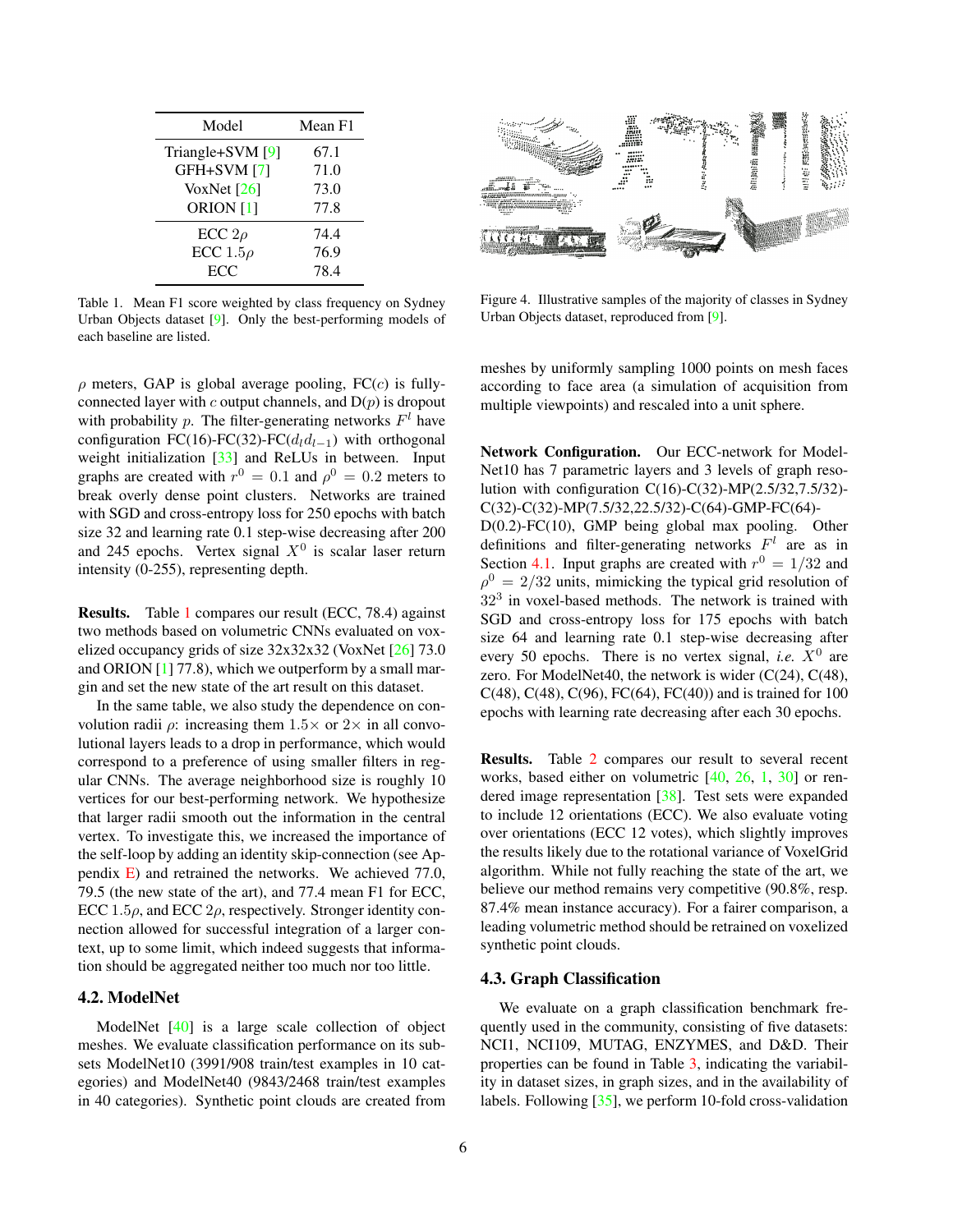<span id="page-6-5"></span>

| Model               | ModelNet10  | ModelNet40  |
|---------------------|-------------|-------------|
| 3DShapeNets $[40]$  | 83.5        | 77.3        |
| <b>MVCNN</b> [38]   |             | 90.1        |
| VoxNet $[26]$       | 92          | 83          |
| ORION [1]           | 93.8        |             |
| SubvolumeSup $[30]$ |             | 86.0 (89.2) |
| ECC                 | 89.3 (90.0) | 82.4 (87.0) |
| ECC (12 votes)      | 90.0 (90.8) | 83.2 (87.4) |

<span id="page-6-1"></span>Table 2. Mean class accuracy (resp. mean instance accuracy) on ModelNets [\[40\]](#page-9-1). Only the best models of each baseline are listed.

with 9 folds for training and 1 for testing and report the average prediction accuracy.

NCI1 and NCI109 [\[39\]](#page-9-0) consist of graph representations of chemical compounds screened for activity against nonsmall cell lung cancer and ovarian cancer cell lines, respectively. MUTAG [\[10\]](#page-8-31) is a dataset of nitro compounds labeled according to whether or not they have a mutagenic effect on a bacterium. ENZYMES [\[4\]](#page-8-32) contains representations of tertiary structure of 6 classes of enzymes. D&D [\[12\]](#page-8-33) is a database of protein structures (vertices are amino acids, edges indicate spatial closeness) classified as enzymes and non-enzymes.

Network Configuration. Our ECC-network for NCI1 has 8 parametric layers and 3 levels of graph resolution. Its configuration can be described as C(48)-C(48)-C(48)-MP- $C(48)$ -C(64)-MP-C(64)-GAP-FC(64)-D(0.1)-FC(2), where  $C(c)$  denotes ECC with c output channels followed by affine batch normalization, ReLU activation and dropout (probability 0.05), MP stands for max-pooling onto a coarser graph, GAP is global average pooling,  $FC(c)$  is fullyconnected layer with c output channels, and  $D(p)$  is dropout with probability p. The filter-generating networks  $F<sup>l</sup>$  have configuration FC(64)-FC( $d_l d_{l-1}$ ) with orthogonal weight initialization [\[33\]](#page-8-27) and ReLU in between. Labels are encoded as one-hot vectors ( $d_0 = 37$  and  $s = 4$  due to an extra label for self-connections). Networks are trained with SGD and cross-entropy loss for 50 epochs with batch size 64 and learning rate 0.1 step-wise decreasing after 25, 35, and 45 epochs. The dataset is expanded five times by randomized sparsification (Section [3.5\)](#page-4-0). Small deviations from this description for the other four datasets are mentioned in the supplementary.

Baselines. We compare our method (ECC) to the state of the art Weisfeiler-Lehman graph kernel *et al.* [\[35\]](#page-8-30) and to four approaches using deep learning as at least one of their components  $[2, 28, 41, 8]$  $[2, 28, 41, 8]$  $[2, 28, 41, 8]$  $[2, 28, 41, 8]$  $[2, 28, 41, 8]$  $[2, 28, 41, 8]$  $[2, 28, 41, 8]$ . Randomized sparsification used during training time can also be exploited at test time, when the network prediction scores (ECC-5-scores)

|                 |               |       |       | NCI1 NCI109 MUTAG ENZYMES | D&D    |
|-----------------|---------------|-------|-------|---------------------------|--------|
| $#$ graphs      | 4110          | 4127  | 188   | 600                       | 1178   |
| mean $ V $      | 29.87         | 29.68 | 17.93 | 32.63                     | 284.32 |
| mean $ E $      | 32.3          | 32.13 | 19.79 | 62.14                     | 715.66 |
| # classes       | $\mathcal{D}$ |       |       |                           |        |
| # vertex labels | 37            | 38    |       | 3                         | 82     |
| # edge labels   | 3             | 3     | 11    |                           |        |

<span id="page-6-2"></span>Table 3. Characteristics of the graph benchmark datasets, extended from [\[8\]](#page-8-34). Both edge and vertex labels are categorical.

| Model                  | NCI1  |       |       | NCI109 MUTAG ENZYMES | D&D   |
|------------------------|-------|-------|-------|----------------------|-------|
| DCNN[2]                | 62.61 | 62.86 | 66.98 | 18.10                |       |
| <b>PSCN</b> [28]       | 78.59 |       | 92.63 |                      | 77.12 |
| Deep WL $[41]$         | 80.31 | 80.32 | 87.44 | 53.43                |       |
| structure2vec $[8]$    | 83.72 | 82.16 | 88.28 | 61.10                | 82.22 |
| WL [35]                | 84.55 | 84.49 | 83.78 | 59.05                | 79.78 |
| ECC (no edge labels)   | 76.82 | 75.03 | 76.11 | 45.67                | 72.54 |
| <b>ECC</b>             | 83.80 | 81.87 | 89.44 | 50.00                | 73.65 |
| $ECC(5 \text{ votes})$ | 83.63 | 82.04 | 88.33 | 53.50                | 73.68 |
| ECC(5 scores)          | 83.80 | 82.14 | 88.33 | 52.67                | 74.10 |

<span id="page-6-4"></span>Table 4. Mean accuracy (10 folds) on graph classification datasets. Only the best-performing models of each baseline are listed.

or votes (ECC-5-votes) are averaged over 5 runs. To judge the influence of edge labels, we run our method with uniform labels and  $F^l$  being a single layer  $FC(d_l d_{l-1})$  without bias<sup>[2](#page-6-3)</sup> (ECC no edge labels).

Results. Table [4](#page-6-4) conveys that while there is no clear winning algorithm, our method performs at the level of state of the art for edge-labeled datasets (NCI1, NCI109, MU-TAG). The results demonstrate the importance of exploiting edge labels for convolution-based methods, as the performance of DCNN [\[2\]](#page-8-7) and ECC without edge labels is distinctly worse, justifying the motivation behind this paper. Averaging over random sparsifications at test time improves accuracy by a small amount. Our results on datasets without edge labels (ENZYMES, D&D) are somewhat below the state of the art but still at a reasonable level, though improvement in this case was not the aim of this work. This indicates that further research is needed into the adaptation of CNNs to general graphs. A more detailed discussion for each dataset is available in the supplementary.

#### <span id="page-6-0"></span>4.4. MNIST

To further validate our method, we applied it to the MNIST classification problem [\[23\]](#page-8-35), a dataset of 70k greyscale images of handwritten digits represented on a 2D grid of size  $28 \times 28$ . We regard each image I as point cloud

<span id="page-6-3"></span><sup>&</sup>lt;sup>2</sup>Also possible for unlabeled ENZYMES and D&D, since our method uses labels from Kron reduction for all coarsened graphs by default.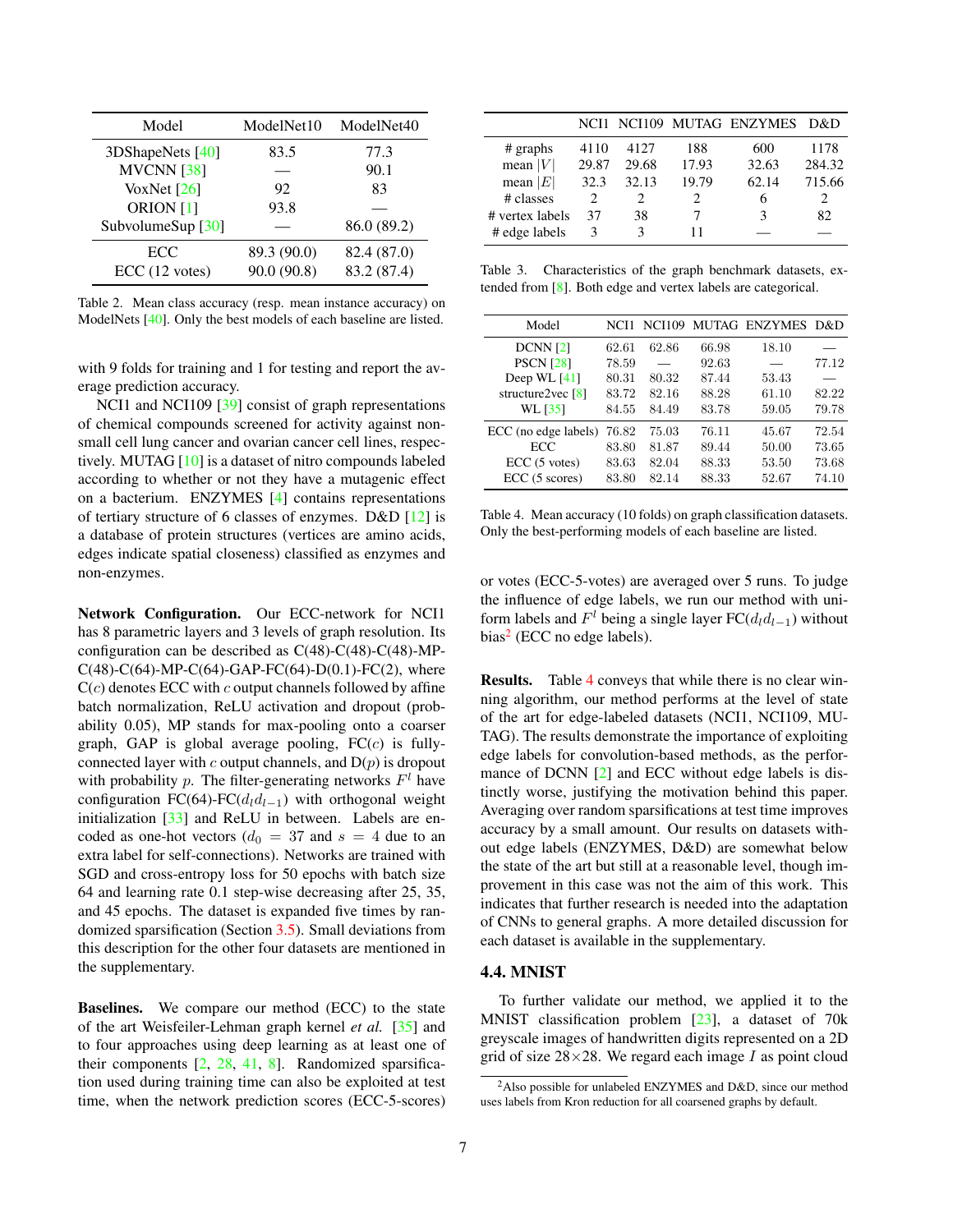<span id="page-7-2"></span>P with points  $p_i = (x, y, 0)$  and signal  $X^0(i) = I(x, y)$ representing each pixel,  $x, y \in \{0, \ldots, 27\}$ . Edge labeling and graph coarsening is performed as explained in Section [3.4.](#page-3-0) We are mainly interested in two questions: Is ECC able to reach the standard performance on this classic baseline? What kind of representation does it learn?

Network Configuration. Our ECC-network has 5 parametric layers with configuration C(16)-MP(2,3.4)-C(32)- MP(4,6.8)-C(64)-MP(8,30)-C(128)-D(0.5)-FC(10); the notation and filter-generating network being as in Section [4.1.](#page-4-2) The last convolution has a stride of 30 and thus maps all  $4 \times 4$  points to only a single point. Input graphs are created with  $r^0 = 1$  and  $\rho^0 = 2.9$ . This model exactly corresponds to a regular CNN with three convolutions with filters of size  $5\times5$ ,  $3\times3$ , and  $3\times3$  interlaced with max-poolings of size  $2\times2$ , finished with two fully connected layers. Networks are trained with SGD and cross-entropy loss for 20 epochs with batch size 64 and learning rate 0.01 step-wise decreasing after 10 and 15 epochs.

Results. Table [5](#page-7-0) proves that our ECC network can achieve the level of quality comparable to the good standard in the community (99.14). This is exactly the same accuracy as reported by Defferrard *et al.* [\[11\]](#page-8-5) and better than what is offered by other spectral-based approaches (98.2 [\[6\]](#page-8-4), 94.96 [\[15\]](#page-8-36)). Note that we are not aiming at becoming the state of the art on MNIST by this work.

Next, we investigate the effect of regular grid and irregular mesh. To this end, we discard all black points  $(X^0(i) = 0)$  from the point clouds, corresponding to 80.9% of data, and retrain the network (ECC sparse input). Exactly the same test performance is obtained (99.14), indicating that our method is very stable with respect to graph structure changing from sample to sample.

Furthermore, we check the quality of the learned filter generating networks  $F^l$ . We compare with ECC configured to mimic regular convolution using single-layer filter networks and one-hot encoding of offsets (ECC one-hot), as described in Section [3.2.](#page-2-0) This configuration reaches 99.37 accuracy, or 0.23 more than ECC, implying that  $F<sup>l</sup>$  are not perfect but still perform very well in learning the proper partitioning of edge labels.

Last, we explore the generated filters visually for the case of the sparse input ECC. As filters  $\Theta^1 \in \mathbb{R}^{16 \times 1}$  are a continuous function of an edge label, we can visualize the change of values in each dimension in 16 images by sampling labels over grids of two resolutions. The coarser one in Figure [5](#page-7-1) has integer steps corresponding to the offsets  $\delta_x, \delta_y \in \{-2, ..., 2\}$ . It shows filters exhibiting the structured patterns typically found in the first layer of CNNs. The finer resolution in Figure [5](#page-7-1) (sub-pixel steps of 0.1) reveals that the filters are in fact smooth and do not contain

| Model              | Train accuracy | Test accuracy |
|--------------------|----------------|---------------|
| ECC.               | 99.12          | 99.14         |
| ECC (sparse input) | 99.36          | 99.14         |
| ECC (one-hot)      | 99.53          | 99.37         |

<span id="page-7-0"></span>Table 5. Accuracy on MNIST dataset [\[23\]](#page-8-35).



<span id="page-7-1"></span>Figure 5. Convolutional filters learned on MNIST in the first layer for sparse input ECC, sampled in two different resolutions. See Section [4.4](#page-6-0) for details.

any discontinuities apart from the angular artifact due to the  $2\pi$  periodicity of azimuth. Interestingly, the artifact is not distinct in all filters, suggesting the network may learn to overcome it if necessary.

## 5. Conclusion

We have introduced edge-conditioned convolution (ECC), an operation on graph signal performed in the spatial domain where filter weights are conditioned on edge labels and dynamically generated for each specific input sample. We have shown that our formulation generalizes the standard convolution on graphs if edge labels are chosen properly and experimentally validated this assertion on MNIST. We applied our approach to point cloud classification in a novel way, setting a new state of the art performance on Sydney dataset. Furthermore, we have outperformed other deep learning-based approaches on graph classification dataset NCI1. The source code is available at <https://github.com/mys007/ecc>.

In feature work we would like to treat meshes as graphs rather than point clouds. Moreover, we plan to address the currently higher level of GPU memory consumption in case of large graphs with continuous edge labels, for example by randomized clustering, which could also serve as additional regularization through data augmentation.

### Acknowledgments.

We gratefully acknowledge NVIDIA Corporation for the donated GPU used in this research. We are thankful to anonymous reviewers for their feedback.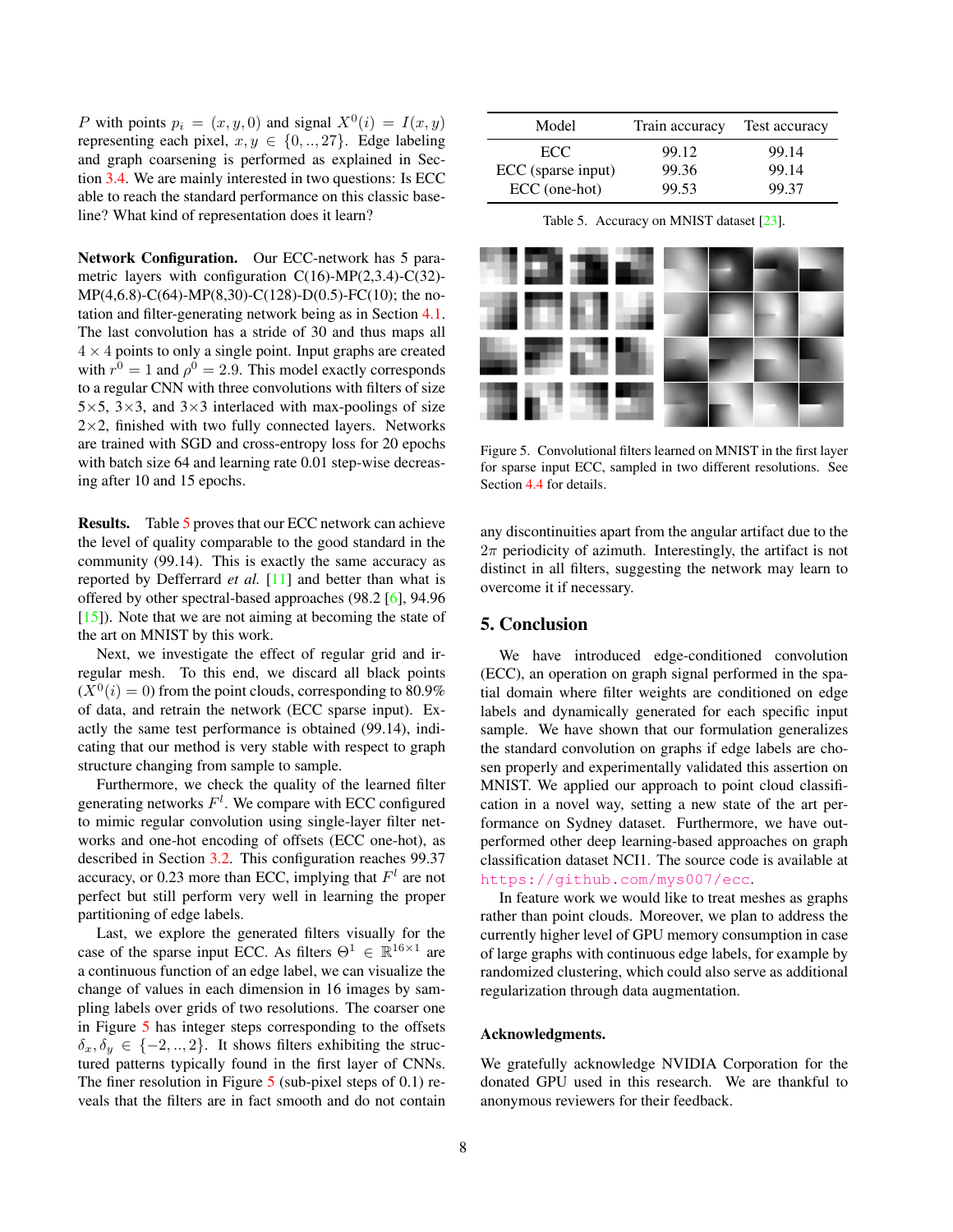# References

- <span id="page-8-26"></span>[1] N. S. Alvar, M. Zolfaghari, and T. Brox. Orientation-boosted voxel nets for 3d object recognition. *CoRR*, abs/1604.03351, 2016. [6,](#page-5-4) [7](#page-6-5)
- <span id="page-8-7"></span>[2] J. Atwood and D. Towsley. Diffusion-convolutional neural networks. In *NIPS*, 2016. [2,](#page-1-1) [3,](#page-2-4) [7,](#page-6-5) [10,](#page-9-3) [11](#page-10-1)
- <span id="page-8-17"></span>[3] L. J. Ba, R. Kiros, and G. E. Hinton. Layer normalization. *CoRR*, abs/1607.06450, 2016. [4](#page-3-2)
- <span id="page-8-32"></span>[4] K. M. Borgwardt and H. Kriegel. Shortest-path kernels on graphs. In *Proceedings of the 5th IEEE International Conference on Data Mining (ICDM 2005), 27-30 November 2005, Houston, Texas, USA*, pages 74–81, 2005. [7](#page-6-5)
- <span id="page-8-13"></span>[5] B. D. Brabandere, X. Jia, T. Tuytelaars, and L. V. Gool. Dynamic filter networks. In *NIPS*, 2016. [3,](#page-2-4) [12](#page-11-0)
- <span id="page-8-4"></span>[6] J. Bruna, W. Zaremba, A. Szlam, and Y. LeCun. Spectral networks and locally connected networks on graphs. *CoRR*, abs/1312.6203, 2013. [1,](#page-0-0) [2,](#page-1-1) [3,](#page-2-4) [8](#page-7-2)
- <span id="page-8-25"></span>[7] T. Chen, B. Dai, D. Liu, and J. Song. Performance of global descriptors for velodyne-based urban object recognition. In *2014 IEEE Intelligent Vehicles Symposium Proceedings, Dearborn, MI, USA, June 8-11, 2014*, pages 667–673, 2014. [6](#page-5-4)
- <span id="page-8-34"></span>[8] H. Dai, B. Dai, and L. Song. Discriminative embeddings of latent variable models for structured data. In *ICML*, 2016. [7,](#page-6-5) [10](#page-9-3)
- <span id="page-8-3"></span>[9] M. De Deuge, A. Quadros, C. Hung, and B. Douillard. Unsupervised feature learning for classification of outdoor 3d scans. In *Australasian Conference on Robitics and Automation*, volume 2, 2013. [1,](#page-0-0) [5,](#page-4-3) [6](#page-5-4)
- <span id="page-8-31"></span>[10] A. K. Debnath, R. L. Lopez de Compadre, G. Debnath, A. J. Shusterman, and C. Hansch. Structure-activity relationship of mutagenic aromatic and heteroaromatic nitro compounds. correlation with molecular orbital energies and hydrophobicity. *Journal of medicinal chemistry*, 34(2):786–797, 1991. [7](#page-6-5)
- <span id="page-8-5"></span>[11] M. Defferrard, X. Bresson, and P. Vandergheynst. Convolutional neural networks on graphs with fast localized spectral filtering. In *NIPS*, 2016. [2,](#page-1-1) [8](#page-7-2)
- <span id="page-8-33"></span>[12] P. D. Dobson and A. J. Doig. Distinguishing enzyme structures from non-enzymes without alignments. *Journal of molecular biology*, 330(4):771–783, 2003. [7](#page-6-5)
- <span id="page-8-22"></span>[13] F. Dörfler and F. Bullo. Kron reduction of graphs with applications to electrical networks. *IEEE Trans. on Circuits and Systems*, 60-I(1):150–163, 2013. [5](#page-4-3)
- <span id="page-8-6"></span>[14] D. K. Duvenaud, D. Maclaurin, J. Aguilera-Iparraguirre, R. Bombarell, T. Hirzel, A. Aspuru-Guzik, and R. P. Adams. Convolutional networks on graphs for learning molecular fingerprints. In *NIPS*, 2015. [2,](#page-1-1) [3](#page-2-4)
- <span id="page-8-36"></span>[15] M. Edwards and X. Xie. Graph based convolutional neural network. In *BMVC*, 2016. [8](#page-7-2)
- <span id="page-8-24"></span>[16] B. Graham. Fractional max-pooling. *CoRR*, abs/1412.6071, 2014. [5](#page-4-3)
- <span id="page-8-14"></span>[17] K. He and J. Sun. Convolutional neural networks at constrained time cost. In *CVPR*, 2015. [4](#page-3-2)
- <span id="page-8-37"></span>[18] K. He, X. Zhang, S. Ren, and J. Sun. Deep residual learning for image recognition. In *CVPR*, 2016. [11](#page-10-1)
- <span id="page-8-2"></span>[19] J. Huang and S. You. Point cloud labeling using 3d convolutional neural network. In *ICPR*, 2016. [1,](#page-0-0) [3,](#page-2-4) [4](#page-3-2)
- <span id="page-8-15"></span>[20] S. Ioffe and C. Szegedy. Batch normalization: Accelerating deep network training by reducing internal covariate shift. In *ICML*, 2015. [4](#page-3-2)
- <span id="page-8-8"></span>[21] T. N. Kipf and M. Welling. Semi-supervised classification with graph convolutional networks. *CoRR*, abs/1609.02907, 2016. [2,](#page-1-1) [3,](#page-2-4) [11](#page-10-1)
- <span id="page-8-0"></span>[22] Y. LeCun, Y. Bengio, and G. Hinton. Deep learning. *Nature*, 521(7553):436–444, 2015. [1](#page-0-0)
- <span id="page-8-35"></span>[23] Y. LeCun, L. Bottou, Y. Bengio, and P. Haffner. Gradientbased learning applied to document recognition. *Proceedings of the IEEE*, 86(11):2278–2324, 1998. [7,](#page-6-5) [8](#page-7-2)
- <span id="page-8-11"></span>[24] Y. Li, D. Tarlow, M. Brockschmidt, and R. S. Zemel. Gated graph sequence neural networks. In *ICLR*, 2016. [2](#page-1-1)
- <span id="page-8-12"></span>[25] J. Masci, D. Boscaini, M. M. Bronstein, and P. Vandergheynst. Geodesic convolutional neural networks on riemannian manifolds. pages 37–45, 2015. [2](#page-1-1)
- <span id="page-8-1"></span>[26] D. Maturana and S. Scherer. Voxnet: A 3d convolutional neural network for real-time object recognition. In *IROS*, 2015. [1,](#page-0-0) [3,](#page-2-4) [4,](#page-3-2) [6,](#page-5-4) [7](#page-6-5)
- <span id="page-8-16"></span>[27] D. Mishkin and J. Matas. All you need is a good init. In *ICLR*, 2016. [4](#page-3-2)
- <span id="page-8-9"></span>[28] M. Niepert, M. Ahmed, and K. Kutzkov. Learning convolutional neural networks for graphs. In *ICML*, 2016. [2,](#page-1-1) [3,](#page-2-4) [7,](#page-6-5) [10](#page-9-3)
- <span id="page-8-21"></span>[29] N. Perraudin, J. Paratte, D. I. Shuman, V. Kalofolias, P. Vandergheynst, and D. K. Hammond. GSPBOX: A toolbox for signal processing on graphs. *CoRR*, abs/1408.5781, 2014. [5](#page-4-3)
- <span id="page-8-28"></span>[30] C. R. Qi, H. Su, M. Nießner, A. Dai, M. Yan, and L. J. Guibas. Volumetric and multi-view cnns for object classification on 3d data. In *CVPR*, 2016. [6,](#page-5-4) [7](#page-6-5)
- <span id="page-8-18"></span>[31] R. B. Rusu and S. Cousins. 3d is here: Point cloud library (pcl). In *Robotics and Automation (ICRA), 2011 IEEE International Conference on*, pages 1–4. IEEE, 2011. [4](#page-3-2)
- <span id="page-8-19"></span>[32] I. Safro, P. Sanders, and C. Schulz. Advanced coarsening schemes for graph partitioning. *ACM Journal of Experimental Algorithmics*, 19(1), 2014. [5](#page-4-3)
- <span id="page-8-27"></span>[33] A. M. Saxe, J. L. McClelland, and S. Ganguli. Exact solutions to the nonlinear dynamics of learning in deep linear neural networks. In *ICLR*, 2014. [6,](#page-5-4) [7,](#page-6-5) [12](#page-11-0)
- <span id="page-8-10"></span>[34] F. Scarselli, M. Gori, A. C. Tsoi, M. Hagenbuchner, and G. Monfardini. The graph neural network model. *IEEE Trans. Neural Networks*, 20(1):61–80, 2009. [2](#page-1-1)
- <span id="page-8-30"></span>[35] N. Shervashidze, P. Schweitzer, E. J. van Leeuwen, K. Mehlhorn, and K. M. Borgwardt. Weisfeiler-lehman graph kernels. *Journal of Machine Learning Research*, 12:2539–2561, 2011. [6,](#page-5-4) [7,](#page-6-5) [10](#page-9-3)
- <span id="page-8-20"></span>[36] D. I. Shuman, M. J. Faraji, and P. Vandergheynst. A multiscale pyramid transform for graph signals. *IEEE Trans. Signal Processing*, 64(8):2119–2134, 2016. [5](#page-4-3)
- <span id="page-8-23"></span>[37] D. A. Spielman and N. Srivastava. Graph sparsification by effective resistances. *SIAM Journal on Computing*, 40(6):1913–1926, 2011. [5](#page-4-3)
- <span id="page-8-29"></span>[38] H. Su, S. Maji, E. Kalogerakis, and E. G. Learned-Miller. Multi-view convolutional neural networks for 3d shape recognition. In *ICCV*, 2015. [6,](#page-5-4) [7](#page-6-5)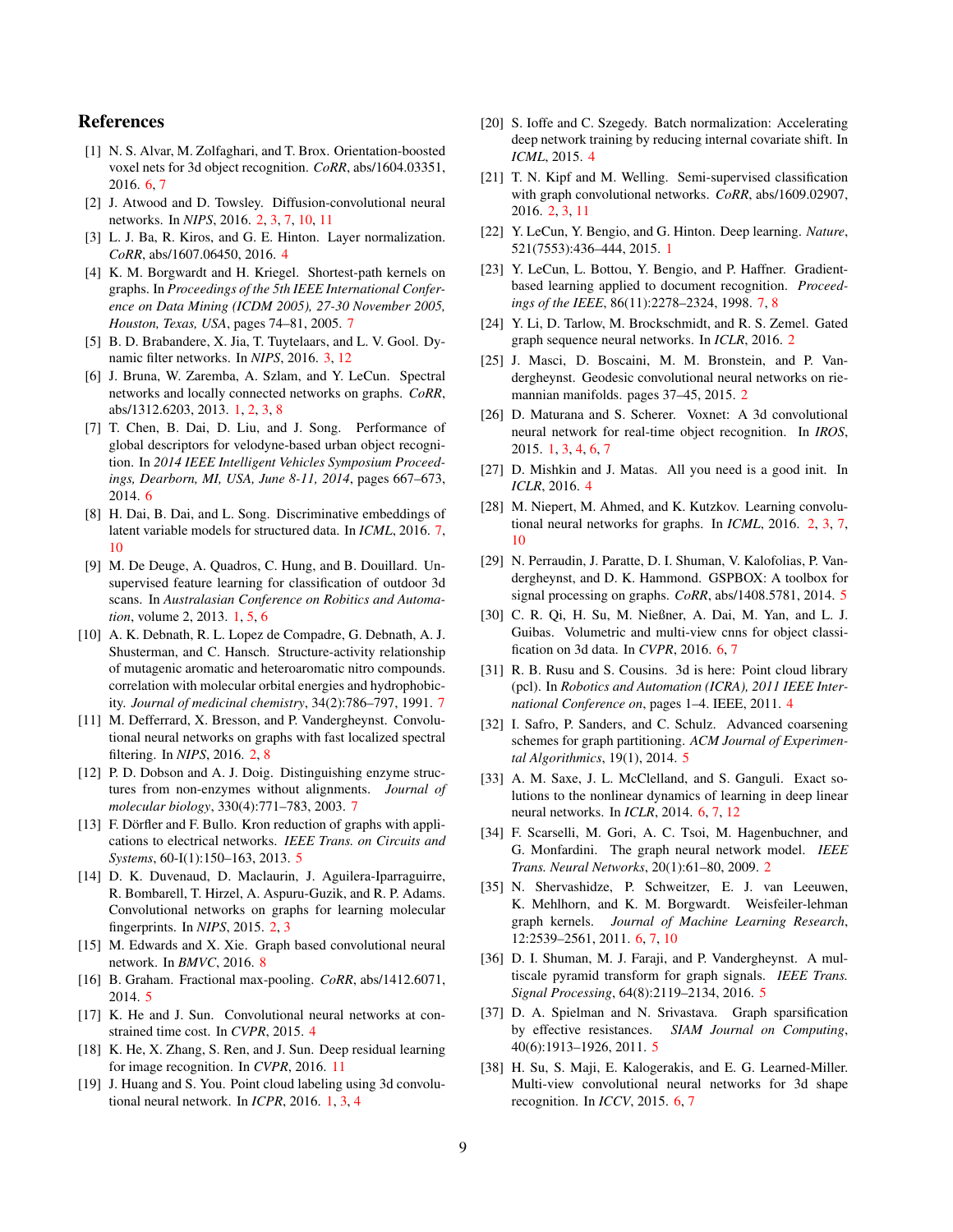- <span id="page-9-3"></span><span id="page-9-0"></span>[39] N. Wale, I. A. Watson, and G. Karypis. Comparison of descriptor spaces for chemical compound retrieval and classification. *Knowledge and Information Systems*, 14(3):347–375, 2008. [1,](#page-0-0) [7](#page-6-5)
- <span id="page-9-1"></span>[40] Z. Wu, S. Song, A. Khosla, X. Tang, and J. Xiao. 3d shapenets for 2.5d object recognition and next-best-view prediction. In *CVPR*, 2015. [6,](#page-5-4) [7](#page-6-5)
- <span id="page-9-2"></span>[41] P. Yanardag and S. V. N. Vishwanathan. Deep graph kernels. In *SIGKDD*, 2015. [7,](#page-6-5) [10](#page-9-3)

# Appendix

# A. Overview

In the first part, the appendix provides further discussion of the graph classification results (Section [B\)](#page-9-4) and investigates robustness of point cloud classification to noise (Section  $\mathbb{C}$ ). In the second part, we explore several extensions of our ECC formulation, specifically with different edge labeling for point clouds (Section  $D$ ), with identity connections (Section  $E$ ), with degree labels (Section  $F$ ), and with a learned normalization factor (Section [G\)](#page-10-3).

# <span id="page-9-4"></span>B. Details on Graph Classification Benchmark

In this section we describe the differences in our network architecture to the one introduced for NCI1 in the main paper and discuss evaluation results for each dataset in detail.

NCI1. ECC (83.80%) performs distinctly better than convolution methods that are not able to use edge labels (DCNN [\[2\]](#page-8-7) 62.61%, PSCN [\[28\]](#page-8-9) 78.59%). Methods not approaching the problem as convolutions on graphs but rather combining deep learning with other techniques are stronger (Deep WL [\[41\]](#page-9-2) 80.31%, structure2vec [\[8\]](#page-8-34) 83.72%) but are still outperformed by ECC. While the Weisfeiler-Lehman graph kernel remains the strongest method (WL [\[35\]](#page-8-30) 84.55%), it is fair to conclude that ECC, structure2vec, and WL perform at the same level.

NCI109. We use the same ECC-network configuration and training details as described in Section [4.3](#page-5-1) for NCI1, since both datasets are similar. ECC (82.14%) performs distinctly better than DCNN [\[2\]](#page-8-7) (62.86%), which is not able to use edge labels, and is on par with non-convolutional approaches (Deep WL [\[41\]](#page-9-2) 80.32%, structure2vec [\[8\]](#page-8-34) 82.16%, WL [\[35\]](#page-8-30) 84.49%).

MUTAG. As MUTAG is a tiny dataset of small graphs, we trained a downsized ECC-network to combat overfitting. Using the notation from Section [4.3,](#page-5-1) its configuration is C(16)-C(32)-C(48)-MP-C(64)-MP-GAP-FC(64)-D(0.2)- FC(2), all other details are as with NCI1. While by numbers ECC (89.44%) outperforms all other approaches except of PSCN [\[28\]](#page-8-9) (92.63%), we note that all four leading methods (Deep WL [\[41\]](#page-9-2) 87.44%, structure2vec [\[8\]](#page-8-34) 88.28%, ECC, PSCN) can be seen to perform equally well due to fluctuations caused by the dataset size. We account the tiny decrease in performance with test-time randomization (88.33%) to the same reason.

ENZYMES. Due to higher complexity of this task we use a wider ECC-network configured as C(64)-C(64)-C(96)- MP-C(96)-C(128)-MP-C(128)-C(160)-MP-C(160)-GAP- $FC(192)-D(0.2)-FC(6)$  using the notation and other details in Section [4.3.](#page-5-1) As this dataset is not edge-labeled, we do not expect to obtain the best performance. Indeed, our method (53.50%) performs at the level of Deep WL [\[41\]](#page-9-2)  $(53.43\%)$  and is overperformed by WL  $[35]$   $(59.05\%)$  and structure2vec  $[8]$  (61.10%). Note that the gap to the other convolution-based method DCNN [\[2\]](#page-8-7) (18.10%) is huge and there is an improvement of more than 4 percentage points due to edge labels in coarser graph resolutions from Kron reduction.

D&D. Due to large graphs in this dataset we designed a ECC-network with more pooling configured as C(48)-C(48)-C(48)-MP-C(48)-MP-C(64)-MP-C(64)-MP- $C(64)$ -MP-C(64)-MP-GAP-FC(64)-D(0.2)-FC(2) using the notation and other details in Section [4.3.](#page-5-1) As this dataset is not edge-labeled, we do not expect to obtain the best performance. Our method (74.10%) is overperformed by the others who evaluated on this dataset (PSCN [\[28\]](#page-8-9) 77.12%, WL [\[35\]](#page-8-30) 79.78%, structure2vec [\[8\]](#page-8-34) 82.22%), though the margin is not very large.

# <span id="page-9-5"></span>C. Robustness to Noise

Real-world point clouds contain several kinds of artifacts, such as holes due to occlusions and Gaussian noise due to measurement uncertainty. Figure [6](#page-10-4) shows that ECC is highly robust to point removal and can be made robust to additive Gaussian noise by a proper training data augmentation.

# <span id="page-9-6"></span>D. Edge Labels for Point Clouds

In Section [3.4](#page-3-0) we defined edge labels  $L(j, i)$  as the offset  $\delta = p_j - p_i$  in Cartesian and spherical coordinates,  $L(j, i) = (\delta_x, \delta_y, \delta_z, ||\delta||, \arccos \delta_z/||\delta||, \arctan \delta_y/\delta_x).$ Here, we explore the importance of individual elements in the proposed edge labeling and further evaluate labels invariant to rotation about objects' vertical axis z (IRz). Table [6](#page-10-5) conveys that models with isotropic (60.7) or no labels (38.9) perform poorly as expected, while either of the coordinate systems is important. IRz labeling performs comparably or even slightly better than our proposed one. However, we believe this is a property of the specific dataset and may not necessarily generalize, an example being MNIST,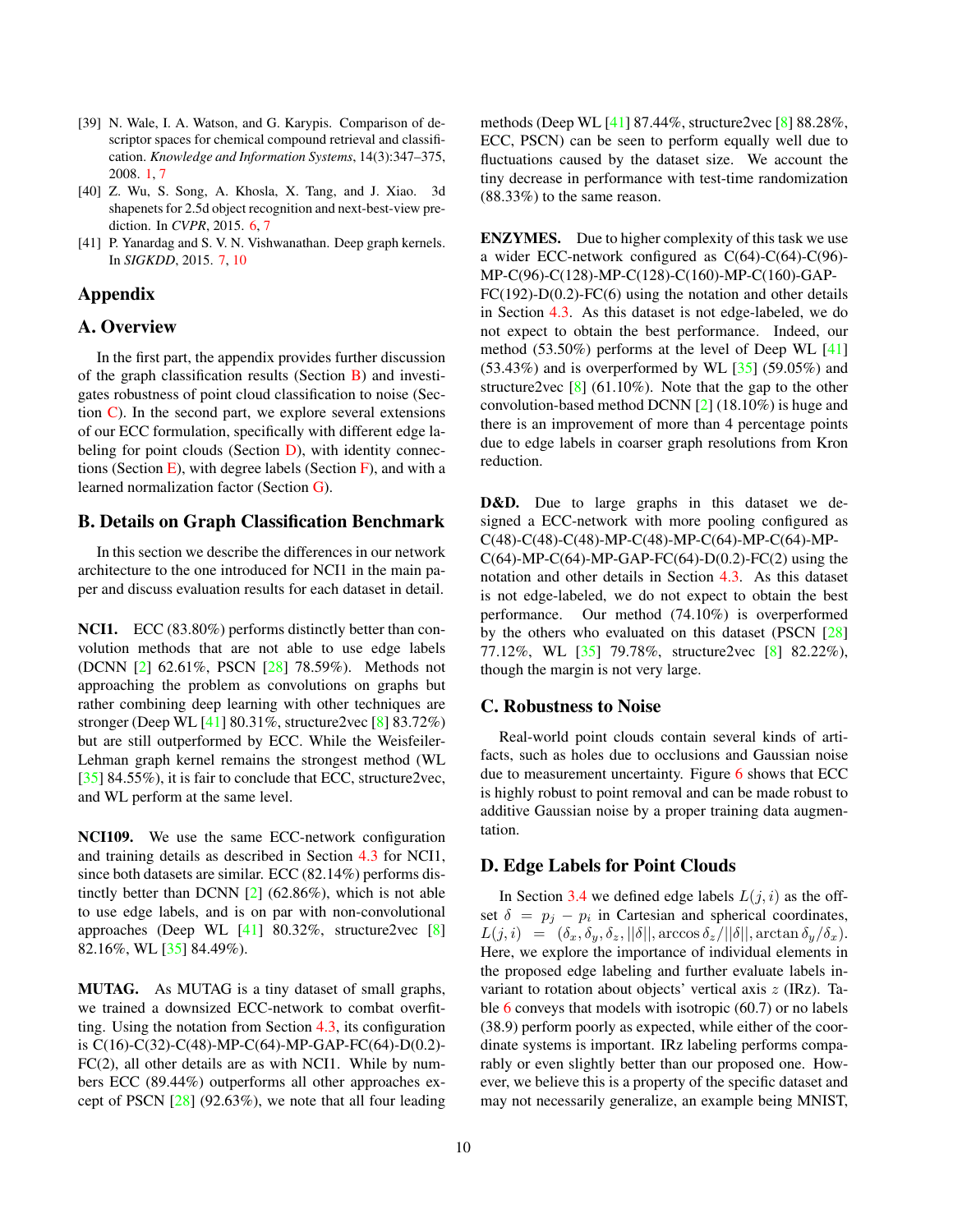<span id="page-10-1"></span>

<span id="page-10-4"></span>Figure 6. Robustness to point removal and Gaussian noise.

| Label $L(j, i)$                                                                                      | Mean F1 |
|------------------------------------------------------------------------------------------------------|---------|
| $(\delta_x, \delta_y, \delta_z,   \delta  , \arccos \delta_z/  \delta  , \arctan \delta_y/\delta_x)$ | 78.4    |
| $(\delta_x, \delta_y, \delta_z)$                                                                     | 76.1    |
| $(  \delta  , \arccos \delta_z/  \delta  , \arctan \delta_y/\delta_x)$                               | 77.3    |
| $(  \delta_{xy}  , \delta_z,   \delta  , \arccos \delta_z/  \delta  )$                               | 75.8    |
| $(  \delta_{xu}  , \delta_z)$                                                                        | 78.2    |
| $(  \delta  , \arccos \delta_z/  \delta  )$                                                          | 78.7    |
| $(  \delta  )$                                                                                       | 60.7    |
| (0)                                                                                                  | 38.9    |

<span id="page-10-5"></span>Table 6. ECC on Sydney with varied edge label definition.

where IRz is equivalent to full isotropy and decreases accuracy to 89.9%.

# <span id="page-10-0"></span>E. Identity Connections

The formulation of ECC in Equation [1](#page-2-5) does not treat self-loop edges in a special way. However, the success of residual networks [\[18\]](#page-8-37) is a strong motivation to consider adding identity skip-connections to our model and encouraging ECC in residual learning. We thus formulate ECCresnet as follows:

|                  | NCH <sub>1</sub> |       |       |       |       |      | NCI109 MUTAG ENZYMES D&D Sydney ModelNet10 |
|------------------|------------------|-------|-------|-------|-------|------|--------------------------------------------|
| ECC-resnet 83.24 |                  | 8197  | 85.56 | 51.83 | 70.48 | 77.0 | 88.5 (89.3)                                |
| ECC.             | 83.80            | 81.87 | 89.44 | 50.00 | 73.65 | 78.4 | 89.3 (90.0)                                |

<span id="page-10-6"></span>Table 7. The effect of adding identity connections (improvements in italics). Performance metrics vary and are specific to each dataset, as introduced in the main paper.

$$
X^{l}(i) = \frac{1}{|N(i)|} \sum_{j \in N(i)} \Theta_{ji}^{l} X^{l-1}(j) + b^{l} + \text{id}(X^{l-1}(i))
$$
\n(2)

where id() is an identity mapping if  $d_l = d_{l-1}$  and a linear mapping otherwise.

The results listed in Table [7](#page-10-6) show that with two exceptions (NCI109 and ENZYMES) ECC does not benefit from identity connections in the specific network configurations. The trend may be different for other configurations, *e.g.* ECC  $1.5\rho$  improved from 76.9 to 79.5 mean F1 score on Sydney due to identity connections as mentioned in Section [4.1.](#page-4-2)

# <span id="page-10-2"></span>F. Vertex Degrees in Edge Labels

In the task of graph classification, we used categorical labels (if present) encoded as one-hot vectors for edges in the input graph and scalars computed by Kron reduction for edges in all coarsened graphs.

Here we investigate making the edge labels more informative by including the degrees of the pair of vertices forming an edge. The degree information is implicitly used by spectral convolution methods, as the degree information is contained in the graph Laplacian, and also appears in the explicit propagation rules [\[21,](#page-8-8) [2\]](#page-8-7).

Our model can be easily extended to make use of this information by simply appending it to the existing edge label vectors. We consider four variants of providing additional degree labels  $L_{deg}(j)$  and  $L_{deg}(i)$  about a directed edge  $(j, i)$ :  $L_{deg}(i) = 1/\sqrt{\text{deg}(i)}$ ,  $L_{deg}(i) =$  $1/\text{deg}(i)$ ,  $L_{deg}(i) = \sqrt{\text{deg}(i)}$ , and  $L_{deg}(i) = \text{deg}(i)$ , where  $deg(i) = |N(i)|$  is the degree of vertex  $i \in V$ . We use these additional labels in all graph resolutions.

Table [8](#page-11-1) reveals that degree information can improve the results considerably, especially for datasets without given edge labels (by up to 5 percentage points for ENZYMES and up to 2.14 percentage points for D&D). However, no variant of  $L_{deq}(i)$  can guarantee consistent improvement over all datasets.

# <span id="page-10-3"></span>G. Vertex Degrees in Normalization

The formulation of ECC in Equation [1](#page-2-5) performs normalization by the neighborhood size. Here we explore learning an additional multiplicative factor, conditioned on the